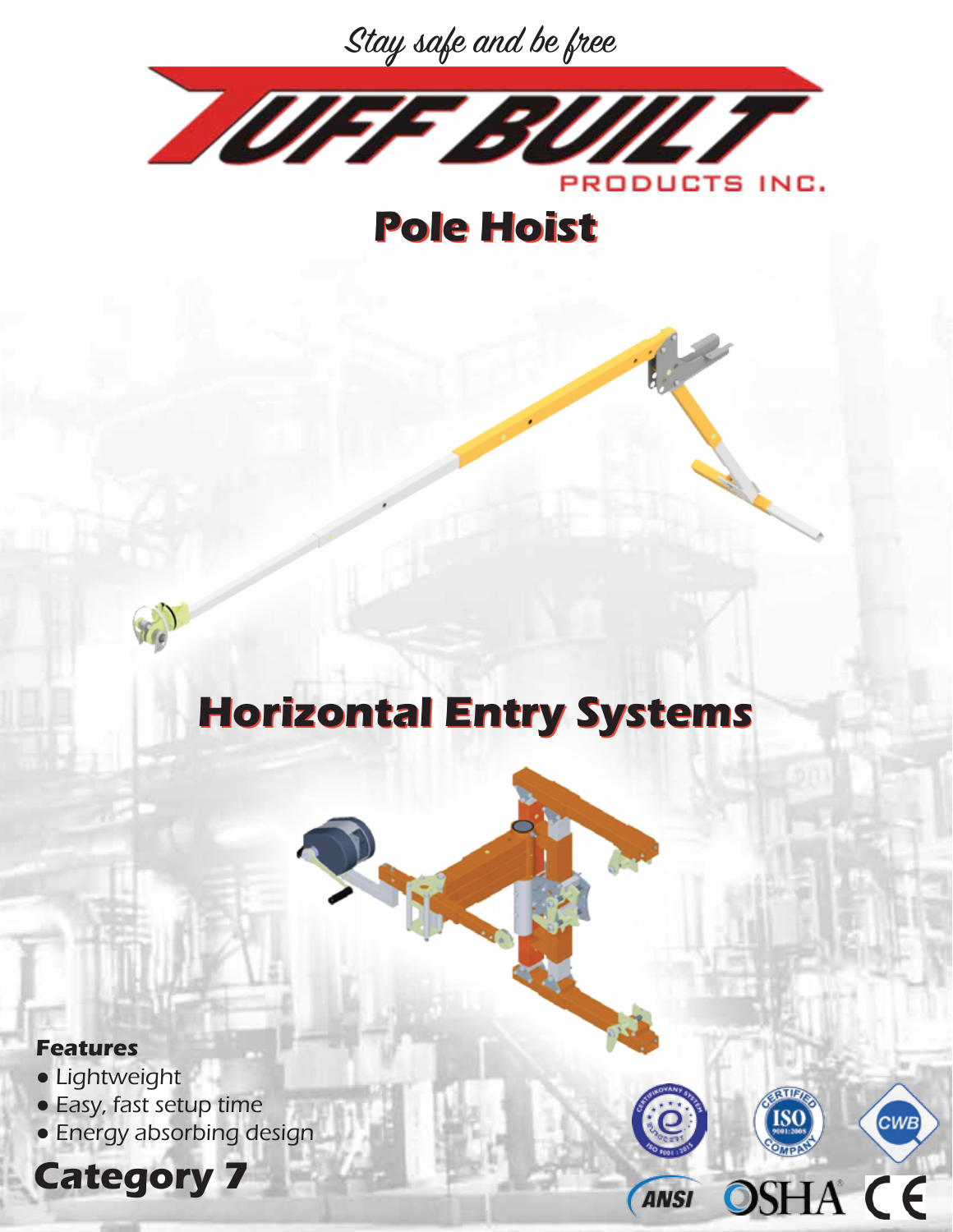Tuff Built "Pole Hoists" allow for vertical or horizontal confined space entry-retrieval, rescue, as well as fall protection and work positioning. The Pole Hoist uses a single anchor point near the work area while the attendant remains safely back from any hazard. "Pro-Series Pole Hoists" feature "Tuff-Klik" pin-less adjustment, which eliminates lost or damaged locking pins.



| Part # | <b>Package Contains</b>                      | <b>Pole Hoist</b> | Winch PT # | <b>Bracket PT #1</b> | <b>Price</b> |
|--------|----------------------------------------------|-------------------|------------|----------------------|--------------|
| 20041  | Pkg Pro-1 Pole Hoist w/Winch & Winch Bracket | 30041             | 60217      | 60162                |              |
| 20042  | Pkg Pro-2 Pole Hoist w/Winch & Winch Bracket | 30040             | 60217      | 60162                |              |

**Other manufacturer brackets available. Please call us for more information.**

**2 Specifications are subject to change without notice.**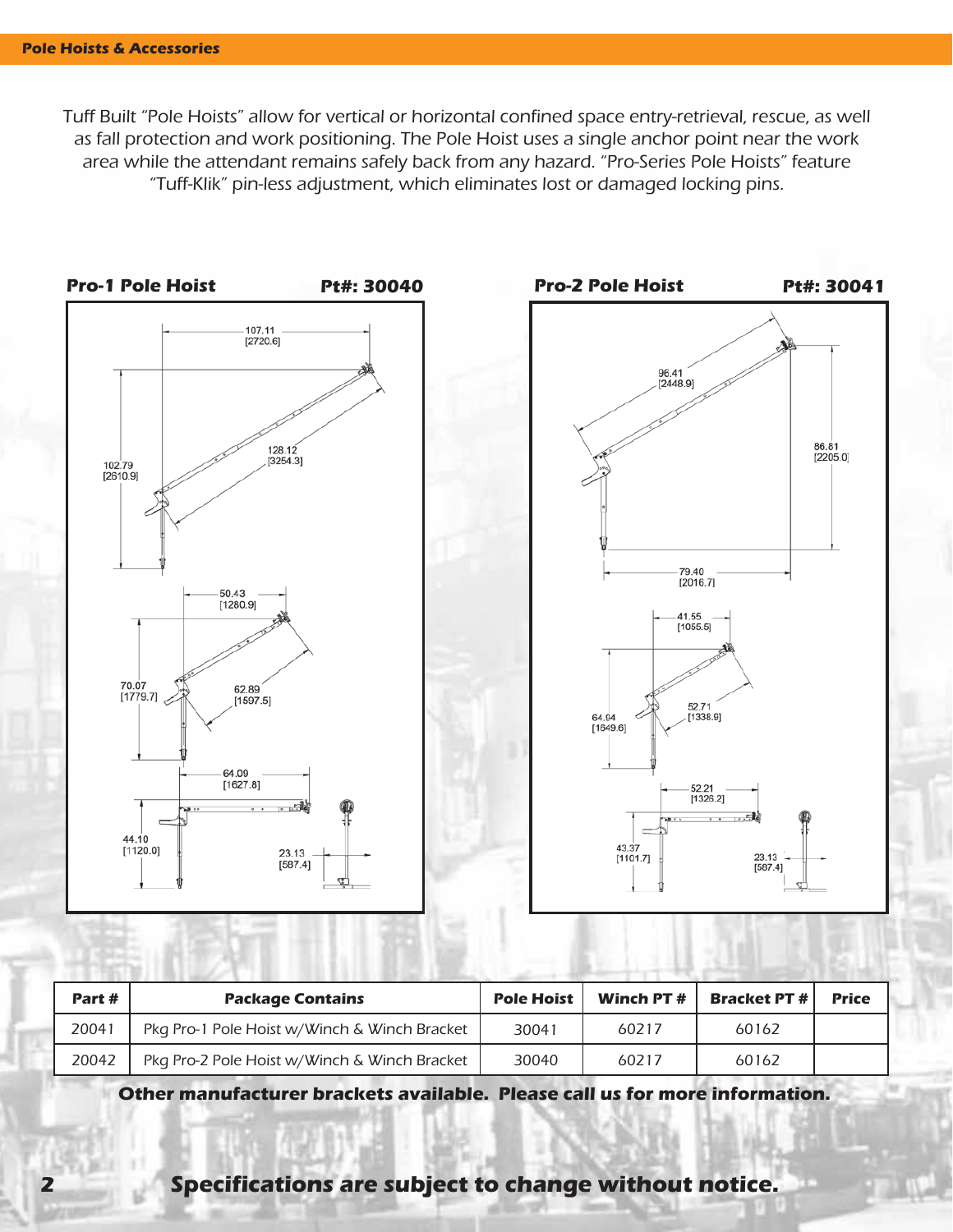Tuff Built's Horizontal Entry System is designed for confined space entry/retrieval and rescue operations involving horizontal entries with vertical positioning or retrieval required inside the space.

The Horizontal Entry System may be used with a Clamp-On or Bolt-On Tank Collar Base for adaptation to different man holes. The External Clamp-On Base with Mast (30321) can be assembled for left and right entry requirements.

| Part# | <b>Description</b>                                     | Weight            | <b>Price</b> |
|-------|--------------------------------------------------------|-------------------|--------------|
| 20073 | Package, Horizontal Entry System (30235, 30321, 60217) | 151.0Lbs(68.6kgs) |              |
| 20074 | Package, Horizontal Entry System (30235, 30080, 30234) | 87.0Lbs(39.5kgs)  |              |
| 30234 | Support Mast, 72" (1829mm)                             | 27.5Lbs(12.5kgs)  |              |
| 30235 | <b>Horizontal Entry Arm</b>                            | 37.0Lbs(16.8kgs)  |              |
| 30276 | Base, Bolt-On Horizontal Entry w/Mast (30303)          | 71.0Lbs(32.3kgs)  |              |
| 30303 | Support Mast, 19.50" (495.3mm)                         | 7.4Lbs(3.4kgs)    |              |
| 30321 | Base, Clamp-On Horizontal Entry w/Mast (30303)         | 80.0Lbs(36.4kgs)  |              |
| 60211 | Bracket, SRL w/RetrievalCapability Mount               | 4.0Lbs(1.8kgs)    |              |
| 60212 | Bracket, Pro-2/Pro-3 Winch Mount for Horizontal Entry  | 5.4Lbs(2.5kgs)    |              |

**Other manufacturer brackets available. Please call us for more information.**